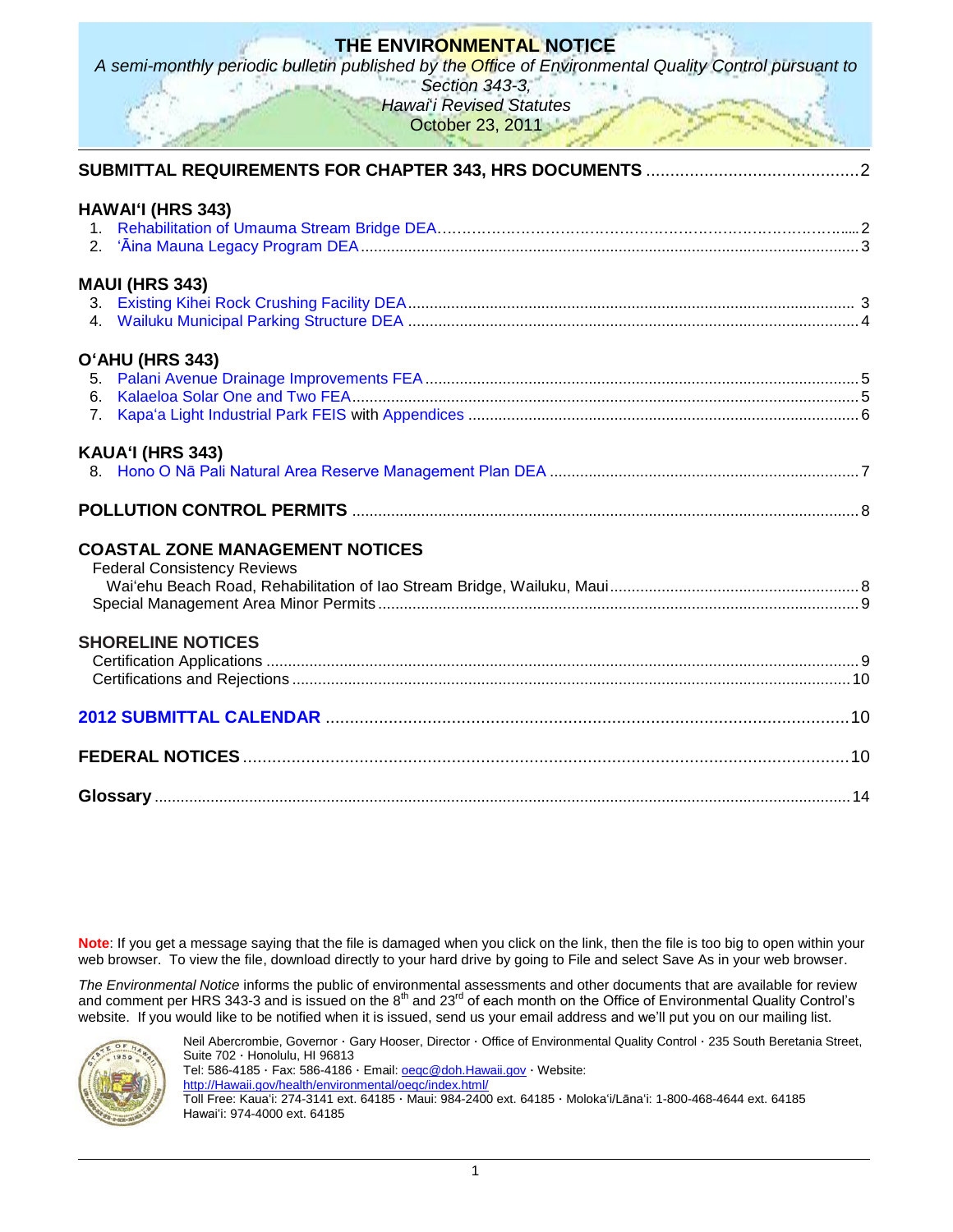

# **SUBMITTAL REQUIREMENTS FOR CHAPTER 343, HRS DOCUMENTS**

The preparation of this notice relies on the timely submission of information, pursuant to **§11-200-3, Hawaiʻi Administrative Rules**. It is very important that OEQC timely receives the documents listed below for preparing and finalizing the publication. Please make sure that your submittals for publication include the listed documents. Failure to provide the required documents can delay the publication of your project.

- **A. Submittal letter – hard copy**
- **B. Publication Form – hard copy and electronic version in MS Word**
- **C. EA or EIS hard copy**
- **D. Distribution List (for DEIS and FEIS ONLY)**

## **E. CD with the complete EA or EIS in PDF and the Publication Form in MS Word**

Requests to insert inadvertent omissions to submitted EA/EIS documents between the statutory submittal deadline and publication date indicates that the submitted material are incomplete and therefore do not meet Chapter 343, HRS requirements. Such insertions are viewed as new submittals and invalidate the timely submittal of original documents. Consequently, the publication of such projects will have to await the next printing cycle in order to satisfy the statutory submittal requirement of eight working days before the publication date.

## **HAWAIʻI (HRS 343)**

## **1. [Rehabilitation of Umauma Stream Bridge Draft EA](http://oeqc.doh.hawaii.gov/Shared%20Documents/EA_and_EIS_Online_Library/Hawaii/2010s/2011-10-23-DEA-Umauma-Stream-Bridge.pdf)**

| Island:         | Hawai'i                                                     |
|-----------------|-------------------------------------------------------------|
| District:       | North Hilo                                                  |
| TMK:            | $(3)$ 3-1-01:15                                             |
| <b>Permits:</b> | Coastal Zone Management Consistency Certification, Water    |
|                 | Quality Certification, Noise Permit, Noise Variance, Stream |
|                 | Channel Alteration Permit, Grading and Grubbing             |
|                 | construction permits, Nationwide Permit                     |



### **Proposing/Determination**

**Agency:** State of Hawai"i, Department of Transportation, Highways Division, 601 Kamokila Boulevard, Room 688, Kapolei, Hawaiʻi 96707. Contact: Eddie Chiu, (808) 692-7547

- **Consultant:** Bow Engineering & Development, Inc, 1953 S. Beretania Street, PH-A, Honolulu, Hawaiʻi 96826. Contact: Brian Campbell, (808) 941-8853 ext. 115
- **Status:** Anticipated Finding of No Significant Impact. 30-day comment period begins; comments are due on November 21, 2011. Send comments to the Proposing Agency and the Consultant.

The State of Hawai"i, Department of Transportation, Highways Division (DOT), with funding assistance from the Federal Highway Administration (FHWA), plans to construct bridge widening and structural rehabilitation of the existing historic Umauma Bridge. Improvements include construction of concrete support columns to be placed within and adjacent to the existing steel support towers, widening of the bridge deck and roadway shoulders, and construction of a new concrete railing. The identified objectives of the project are to rehabilitate the deteriorating, steel framed Umauma Bridge while satisfying State Historic Preservation historical requirements, and to bring the bridge roadway in compliance with FHWA regulations and current safety standards.

The project site is located on the Hawaiʻi Belt Road (Highway No. 19) at approximately milepost 16.02 in the North Hilo District, Hawaiʻi Island. The Umauma Stream Bridge carries the Hawaiʻi Belt Road over Umauma Stream, along the Hāmākua Coast. The bridge is located entirely within the State right-of-way.

Construction activities would have a short-term effect on air quality, water quality, traffic, and ambient noise levels. Compliance with applicable State Department of Health Rules, site-specific BMPs, and mitigation measures contained in the EA would minimize potential impacts from construction. No significant long-term environmental impacts would occur from construction and operation of the proposed project.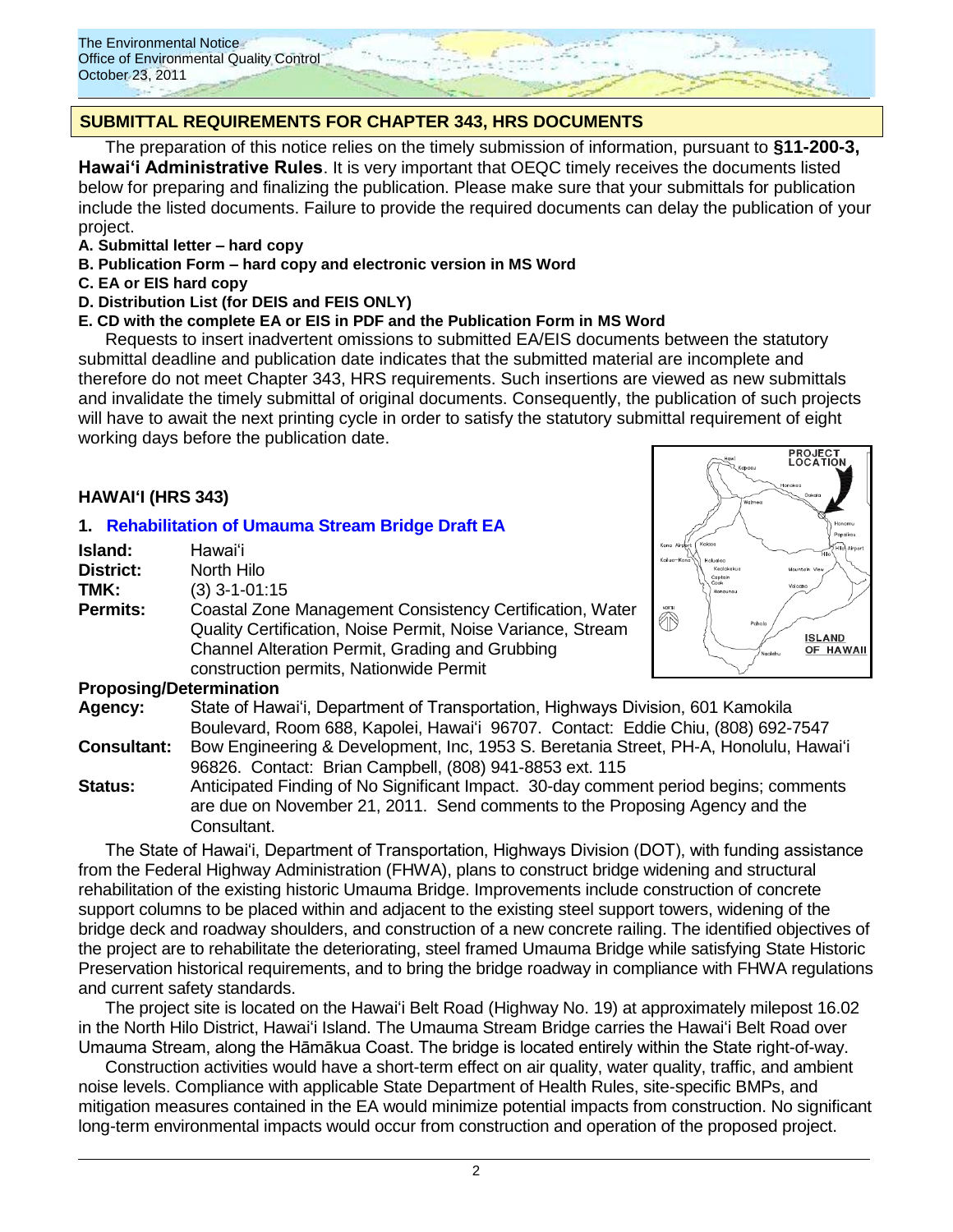# 2. **'Aina Mauna Legacy Program Draft EA**

| Island:          | Hawai'i                                                      |
|------------------|--------------------------------------------------------------|
| <b>District:</b> | North Hilo                                                   |
| TMK:             | (3) 3-8-001:002; :003; :004; :007; :008 and :009             |
| <b>Permits:</b>  | Historic Sites Review, State Highways Permit, Permit to      |
|                  | <b>Construct an Air Pollution Source, National Pollutant</b> |
|                  | Discharge Elimination System, Subdivision Approval, Site     |
|                  | Preparation and Stockpiling Permits, Construction Permits,   |
|                  | <b>Grading Permits</b>                                       |
|                  |                                                              |



### **Proposing/Determination**

**Agency:** Department of Hawaiian Home Lands, P.O. Box 1879, Honolulu, Hawaiʻi 96805. Contact: Mike Robinson, (808) 895-1285

**Consultant:** Hoʻokuleana LLC, 25 Kaneohe Bay Drive, Suite 212, Kailua, Hawaiʻi 96734. Contact: Peter Young, (808) 254-2223

**Status:** Anticipated Finding of No Significant Impact. 30-day comment period begins; comments are due on November 21, 2011. Send comments to the Proposing Agency and the Consultant.

ʻĀina Mauna Legacy Program, unanimously approved by the Hawaiian Homes Commission, is DHHL"s guiding framework for well-coordinated management for long-term protection and perpetuation of the ʻĀina Mauna ecosystem. Its mission is to protect approximately 56,000-acres of native Hawaiian forest that is ecologically, culturally and economically self-sustaining for the Hawaiian Home Lands Trust, its beneficiaries and the community. Beneficiaries and the community will be involved in its implementation.

The Legacy Program proposes multiple actions including Native Forest and Wildlife Habitat Restoration; Feral Ungulate Control; Invasive Species Eradication; Sustainable Commercial Koa Forestry; Outplanting Centers and Field Worker Accommodations; Construction; and Gorse Eradication using shade from Commercial Timber and Harvesting. Infrastructure improvements include Homesteading needs; Water Systems; Pasture and Road improvements. Additional construction includes Administration Base Facility; Remote Accommodations and Adaptive Reuse of the Humuʻula Sheep Station. Revenue generating actions to cover the cost of conservation practices include Ecotourism Facilities, Services and Activities; Commercial Facilities and Activities; and Commercial Forestry.

The direct, indirect, secondary and cumulative impacts associated with the project would be localized or short-term, occurring during the construction phase. No significant impacts to any resource are anticipated. The issuance of a Finding of No Significant Impact for this project is anticipated.

## **MAUI (HRS 343)**

## **3. [Existing Kihei Rock Crushing Facility Draft EA](http://oeqc.doh.hawaii.gov/Shared%20Documents/EA_and_EIS_Online_Library/Maui/2010s/2011-10-23-DEA-Kihei-Rock-Crushing-Facility.pdf)**

| Island:            | Maui                                                                         |             |  |
|--------------------|------------------------------------------------------------------------------|-------------|--|
| District:          | Makawao                                                                      | <b>AREA</b> |  |
| TMK:               | (2) 2-2-002:078                                                              | OF MAP      |  |
| <b>Permits:</b>    | District Boundary Amendment, Community Plan                                  |             |  |
|                    | Amendment, Change in Zoning, County Special Use Permit                       |             |  |
| <b>Applicant:</b>  | Pacific Rim Land, Inc., P. O. Box 220, Kihei, Hawai'i 96753.                 |             |  |
|                    | Contact: Blanca Lafolette, (808) 874-5263                                    |             |  |
| <b>Approving</b>   |                                                                              |             |  |
| Agency:            | County of Maui, Maui Planning Commission, 250 South High Street,             |             |  |
|                    | Wailuku, Hawai'i 96793. Contact: William Spence, (808) 270-7735              |             |  |
| <b>Consultant:</b> | Munekiyo & Hiraga, Inc., 305 High Street, Suite 104, Wailuku, Hawai'i 96793. |             |  |
|                    | Contact: Mich Hirano, (808) 244-2015                                         |             |  |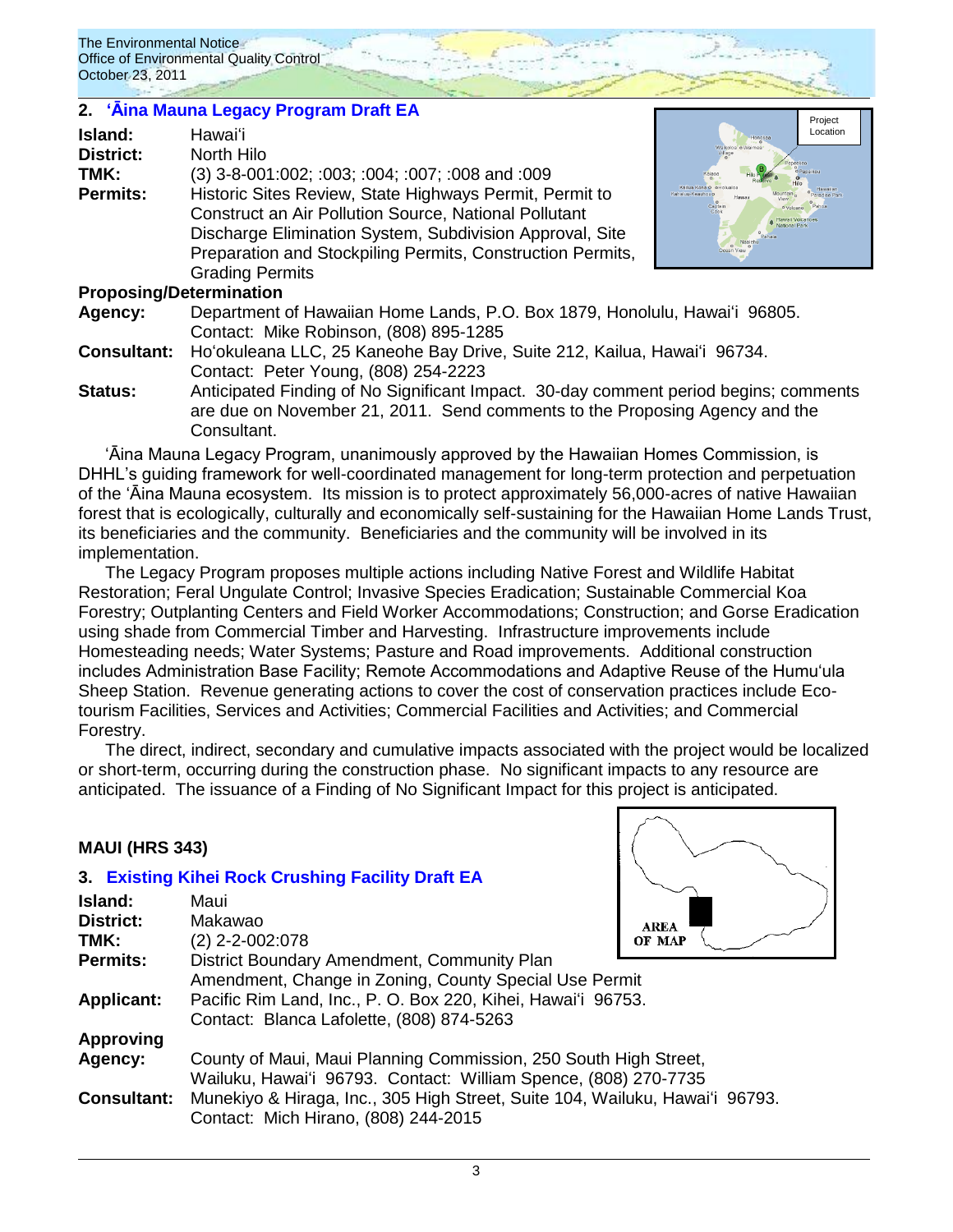The Environmental Notice Office of Environmental Quality Control October 23, 2011

**Status:** Anticipated Finding of No Significant Impact. 30-day comment period begins; comments are due on November 21, 2011. Send comments to the Applicant and the Consultant.

Pacific Rim Land, Inc. (PRL) seeks a Community Plan Amendment (CPA) to the Kihei-Makena Community Plan"s land use map, a Change in Zoning (CIZ), a State Land Use District Boundary Amendment (DBA), as well as a County Special Use Permit (CUP) for the existing Kihei Rock Crushing Facility (KRCF) site identified by Tax Map Key (2)2-2-002:078, Kihei, Maui, Hawaii. The purpose of the requested land use entitlements is to facilitate the existing heavy industrial use of this site with appropriate land use designations to establish the long-term use of the KRCF.

The project site is currently designated as "Agricultural" under the State Land Use District; "Agriculture" in the Kihei-Makena Community Plan; and "Agricultural" by Maui County Zoning.

The KRCF is located on a 14.5-acre parcel owned by PRL on the east side of Piʻilani Highway, approximately 200 feet south of the Kihei Wastewater Reclamation Facility. The KRCF crushes rock which is brought onto the site to make aggregate, as well as stockpiles and stores the aggregate which is used in road building and construction activities in South Maui. A small portion of the site also serves as a construction baseyard for trailers, stockpiles, and construction equipment.

The KRCF was originally established in 1979 for the construction of Piʻilani Highway. The site has been in continuous operation by Goodfellow Bros. since 1979. The facility has been operating under a State Land Use Special Use Permit and County Conditional Permit, which are valid until October 2016 and November 2017, respectively. No operational changes are proposed at this time. New improvements would be limited to an upgrade of the existing waterline to meet fire flow requirements for heavy industrial uses.

# **4. [Wailuku Municipal Parking Structure Draft EA](http://oeqc.doh.hawaii.gov/Shared%20Documents/EA_and_EIS_Online_Library/Maui/2010s/2011-10-23-DEA-Wailuku-Municipal-Parking.pdf)**

| Island:                        | Maui                                                                          |  |
|--------------------------------|-------------------------------------------------------------------------------|--|
| <b>District:</b>               | Wailuku                                                                       |  |
| TMK:                           | $(2)$ 3-4-013:075                                                             |  |
| <b>Permits:</b>                | Building, Grading, Electrical, Plumbing, NPDES                                |  |
| <b>Proposing/Determination</b> |                                                                               |  |
| Agency:                        | Department of Public Works, County of Maui, 200 South                         |  |
|                                | High Street, Wailuku, Hawai'i 96793. Contact: David Goode, (808) 270-7845     |  |
| <b>Consultant:</b>             | Chris Hart & Partners, Inc., 115 North Market Street, Wailuku, Hawai'i 96793. |  |
|                                | Contact: Michael Summers, (808) 270-1955                                      |  |

**Status:** Anticipated Finding of No Significant Impact. 30-day comment period begins; comments are due on November 21, 2011. Send comments to the Proposing Agency and the Consultant.

The County of Maui is proposing to construct a 5-level, 120,230 square foot concrete parking structure on an approximately 2.19 acre site that is currently an asphalt paved parking lot consisting of 210 existing stalls.

Additional at-grade paved parking stalls are also proposed along the northern and eastern boundaries of the parcel for a total of approximately 421 stalls. Access to the parking structure will be via driveway entrances from Market, Vineyard, and Church Streets. The project includes improvements to existing pedestrian access and other amenities such as lamp posts, benches, bike racks, trash receptacles, and landscaping.

An interim parking plan will be implemented during construction to mitigate the temporary loss of parking. Impacts to existing view planes from Vineyard Street to Haleakala are unavoidable due to the size of the structure; however, since the structure will be a public facility, new opportunities for public viewing of significant scenic vistas will be provided. Although the project does not directly generate additional traffic, the new structure may indirectly induce additional traffic by removing parking supply as a barrier to commercial development. Future individual projects will mitigate their traffic impacts.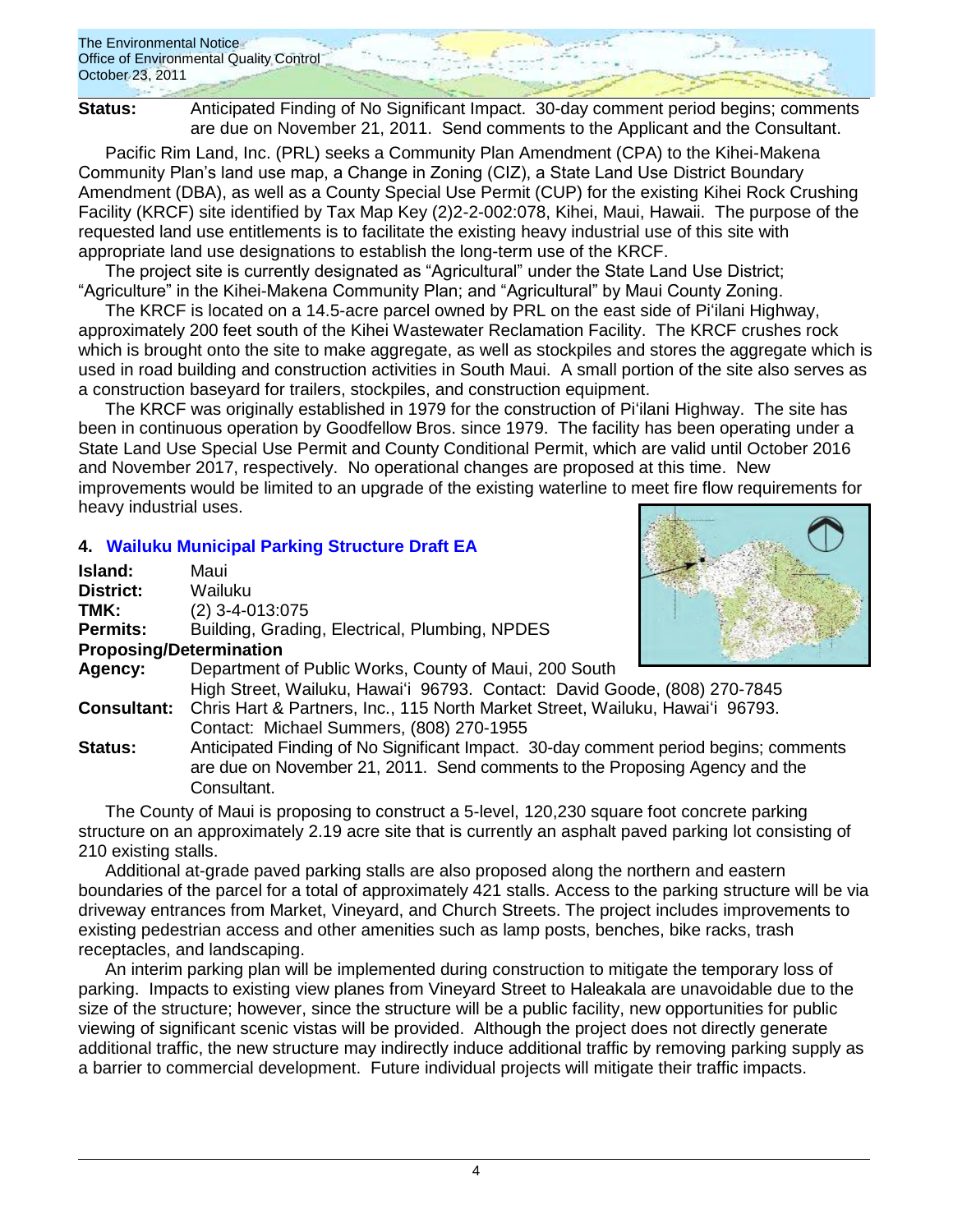# **OʻAHU (HRS 343)**

# **5. [Palani Avenue Drainage Improvements Final EA \(FONSI\)](http://oeqc.doh.hawaii.gov/Shared%20Documents/EA_and_EIS_Online_Library/Oahu/2010s/2011-10-23-FEA-Palani-Avenue-Drainage-Improvements.pdf)**

| Island:          | Oʻahu                                                                                                                                                                                                                                  | <b>KADIA</b> |
|------------------|----------------------------------------------------------------------------------------------------------------------------------------------------------------------------------------------------------------------------------------|--------------|
| <b>District:</b> | Honolulu                                                                                                                                                                                                                               |              |
| TMK:             | $(1)$ 2-7-034                                                                                                                                                                                                                          |              |
| <b>Permits:</b>  | <b>Building Permit, Construction Dewatering Permit, Street</b><br>Usage Permit, Permit to Excavate (Trenching), Community<br>Noise Permit, NPDES Permit, Permit to Transport,<br>Oversize/Overweight Equipment/Loads on State Highways |              |
|                  | <b>Proposing/Determination</b>                                                                                                                                                                                                         |              |
| $A - 1 - 1 - 1$  | Department of Design and Construction City and County of Llon                                                                                                                                                                          |              |



Hawaiʻi 96813. Contact: Michael H. Nojima, (808) 521-0306 **Status:** Finding of No Significant Impact (FONSI) determination

The City and County of Honolulu proposes to construct improvements to an underground drainage system to improve and facilitate the conveyance of storm runoff from Palani Avenue in the Kapahulu area.

The proposed underground drainage system, consisting of pipes and drainage structures, extends an existing drain near the intersection of Date Street and Kapahulu Avenue to near 731 Palani Avenue. Existing utilities to be relocated includes water, gas and an underground electrical line serving 721 Palani Avenue.

Direct impacts resulting from construction activities include increased traffic congestion, disruption of residential/business activities, noise, dust, and utility interruptions. There should be no impacts to endangered species, archaeological resources, or cultural practices. No long-term adverse indirect, secondary and cumulative impacts are anticipated. Beneficial long-term impacts include reduction of future property damage, inconvenience, and health hazards due to flooding in the vicinity of Palani Avenue. The estimated project construction is \$1,700,000 and will be funded by the City and County of Honolulu. The project is expected to be put out to bid in the 2<sup>nd</sup> half of 2012 with construction to follow. The construction of the improvements is anticipated to take about 1 year to complete.

# **6. [Kalaeloa Solar One and Two](http://oeqc.doh.hawaii.gov/Shared%20Documents/EA_and_EIS_Online_Library/Oahu/2010s/2011-10-23-FEA-Kalaeloa-Solar-One-and-Two.pdf) Final EA (FONSI)**

| 0. TWICCIOG OORL OTHER IN THE LING EARLY ONG. |                                                                                       | Project                       |
|-----------------------------------------------|---------------------------------------------------------------------------------------|-------------------------------|
| Island:                                       | Oʻahu                                                                                 | Location<br>Hauura<br>Punklus |
| <b>District:</b>                              | 'Ewa                                                                                  | Ewa Ford<br>Forest Reserv     |
| TMK:                                          | $[1]$ 9-1-13:028 (portion)                                                            |                               |
| <b>Permits:</b>                               | Grading and grubbing permit, Conditional use permit - minor                           |                               |
| <b>Applicant:</b>                             | Keahole Solar Power, LLC, 2800 Woodlawn Drive, Suite                                  |                               |
|                                               | 234, Honolulu, Hawai'i 96822.                                                         | Mamata Bar                    |
|                                               | Contact: Sheldon Char, (808) 729-2300                                                 |                               |
| <b>Approving</b>                              |                                                                                       |                               |
| Agency:                                       | State of Hawai'i, Department of Hawaiian Home Lands, P.O. Box 1879, Honolulu, Hawai'i |                               |
|                                               | 96805. Contact: Todd Gray, (808) 620-9460                                             |                               |
| <b>Consultant:</b>                            | TEC Inc., 1003 Bishop Street, Suite 1550, Honolulu, Hawai'i 96813.                    |                               |
|                                               | Contact: Faith Caplan, (808) 528-1445                                                 |                               |
| <b>Status:</b>                                | Finding of No Significant Impact (FONSI) determination                                |                               |

Keahole Solar Power, LLC is proposing to develop two 5MW renewable energy projects in Kalaeloa, Oʻahu, Hawaiʻi. Kalaeloa Solar One would utilize concentrating solar power (CSP) thermal technology and Kalaeloa Solar Two would be a current photovoltaic (PV) power generating facility.

Each system would generate 5 MW of electricity that would be provided to the Hawaiian Electric Company (HECO) via two power purchase agreements. The electricity would feed into the existing HECO power grid. The project supports the State of Hawaiʻi Clean Energy Initiative goal of having 70 percent of the State"s energy come from renewable sources by 2030. Currently, the electrical load profile

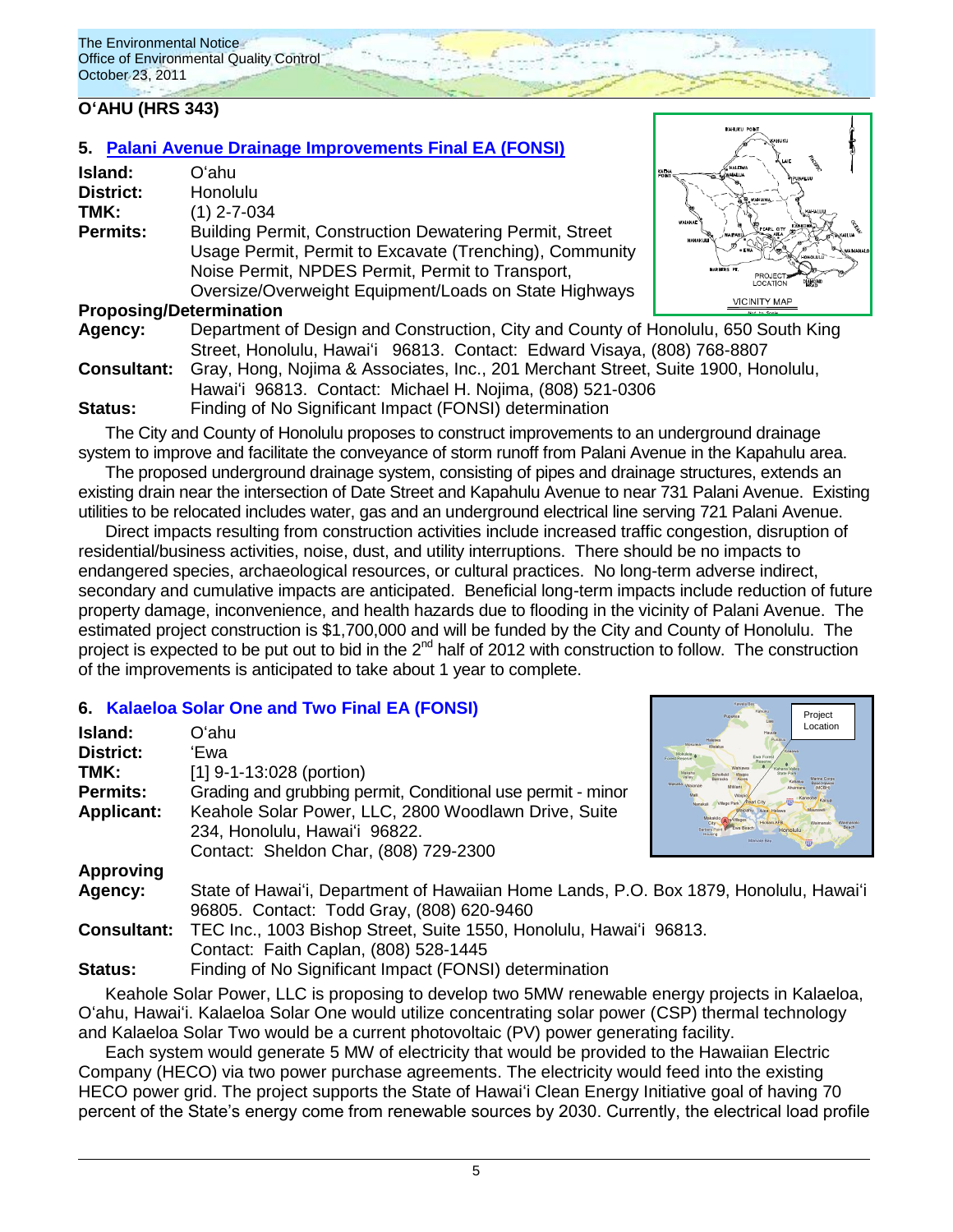on the island of Oʻahu is 350 MW peak, with approximately 80 MW of electricity generated from renewable sources, most of which is from solar powered PV panels.

The proposed project location is in the northeast portion of the Kalaeloa Community Development District, the redevelopment of which is the responsibility of Hawaiʻi Community Development Authority (HCDA). The approximately 80-acre site is owned by State Department of Hawaiian Home Lands (DHHL).

The project would include a solar thermal array of approximately 9,500 Sopogy™ CSP collectors (Kalaeloa Solar One) and approximately 18,600 SunPower™ PV panels (Kalaeloa Solar Two) with support facilities.

The CSP collectors and PV panels track the sun east to west during the day. The CSP collectors focus the sunlight on the absorber pipe that is filled with organic thermal oil that increases temperature while being conveyed through the rows of CSP collectors. The heated fluid drives an engine to produce electricity for the existing HECO power grid. The PV panels provide electricity directly to the existing power grid. Approximately 6 full time employees would be required to operate the CSP facility seven days per week throughout the year. The PV facility would be operated remotely and no onsite full-time employees are required.

The proposed action includes vegetation removal and grading, assembling and mounting the CSP collectors and PV panels, and constructing a CSP support/generator building, cooling towers, utility poles for an overhead electrical line, concrete pads for equipment, perimeter fencing, a substation, drainage basin and septic system on site.

The project would have beneficial socioeconomic impacts. No significant adverse impacts are anticipated to air quality, biology, noise, geology and soils, land use, socioeconomics and traditional cultural practices, hazardous materials and waste, utilities and public services, or visual resources. With implementation of best management practices and adherence to existing laws and regulations, potential impacts to water and archaeological resources would be minimized.

## **7. [Kapaʻa Light Industrial Park Final EIS](http://oeqc.doh.hawaii.gov/Shared%20Documents/EA_and_EIS_Online_Library/Oahu/2010s/2011-10-23-FEIS-Kapaa-Light-Industrial-Park.pdf) [\(Appendices\)](http://oeqc.doh.hawaii.gov/Shared%20Documents/EA_and_EIS_Online_Library/Oahu/2010s/2011-10-23-FEIS-Kapaa-Light-Industrial-Park-Appendices.pdf)**

| Island:            | Oʻahu                                                                                         | <b>ISLAND</b><br>OF      |
|--------------------|-----------------------------------------------------------------------------------------------|--------------------------|
| <b>District:</b>   | Ko'olaupoko                                                                                   | OAHU                     |
| TMK:               | $(1)$ 4-2-15: 1 (por.), 6 and 8                                                               | <b>MAKAHA</b><br>WASHING |
| <b>Permits:</b>    | Zone Change, SMA, NPDES, Grading Permit, Building                                             |                          |
|                    | Permit                                                                                        |                          |
| <b>Applicant:</b>  | Kapa'a I, LLC, 905 Kalaniana'ole Highway, Kailua, Hawai'i                                     |                          |
|                    | 96734. Contact: John King, (808) 853-4768                                                     |                          |
| <b>Approving</b>   |                                                                                               |                          |
| Agency:            | City and County of Honolulu, Department of Planning and Permitting, 650 South King            |                          |
|                    | Street, 7 <sup>th</sup> Floor, Honolulu, Hawai'i 96813. Contact: Mike Watkins, (808) 768-8044 |                          |
| <b>Consultant:</b> | Sustainable Design & Consulting LLC, P.O. Box 283267, Honolulu, Hawai'i 96828.                |                          |
|                    | Contact: Monfred Zanke (808) OFF 6221                                                         |                          |

Contact: Manfred Zapka, (808) 265-6321 **Status:** Accepted by the Approving Agency

This Final EIS was preceded by a Draft EIS (listed in the February 8, 2011 issue of the Environmental Notice), by an EIS Preparation Notice (listed in the July 23, 2010 issue), and by a Draft Environmental Assessment (listed in the January 8, 2009 issue).

The applicant, Kapaʻa I, LLC, is proposing to expand its existing 22-acre light industrial park in Kapaʻa Valley on the windward side of Oʻahu. This area is currently zoned I-2 Intensive Industrial District. The applicant is seeking I-1 zoning for two adjacent areas now within the P-2 General Preservation District – an 11-acre area to the west and a 44-acre parcel to the east.

The proposed Kapaʻa Light Industrial Park would be developed incrementally over a span of 18 years. Over 600,000 square feet of industrial zoned space would be constructed, or, as an alternative, baseyard space would be created. The lower portion of the site closer to environmentally sensitive Kawainui Marsh would use low impact development approaches and would hope to achieve Leadership in Energy and Environmental Design Silver certification upon completion of the project. The project would address a significant undersupply of industrial land in the Koʻolaupoko region.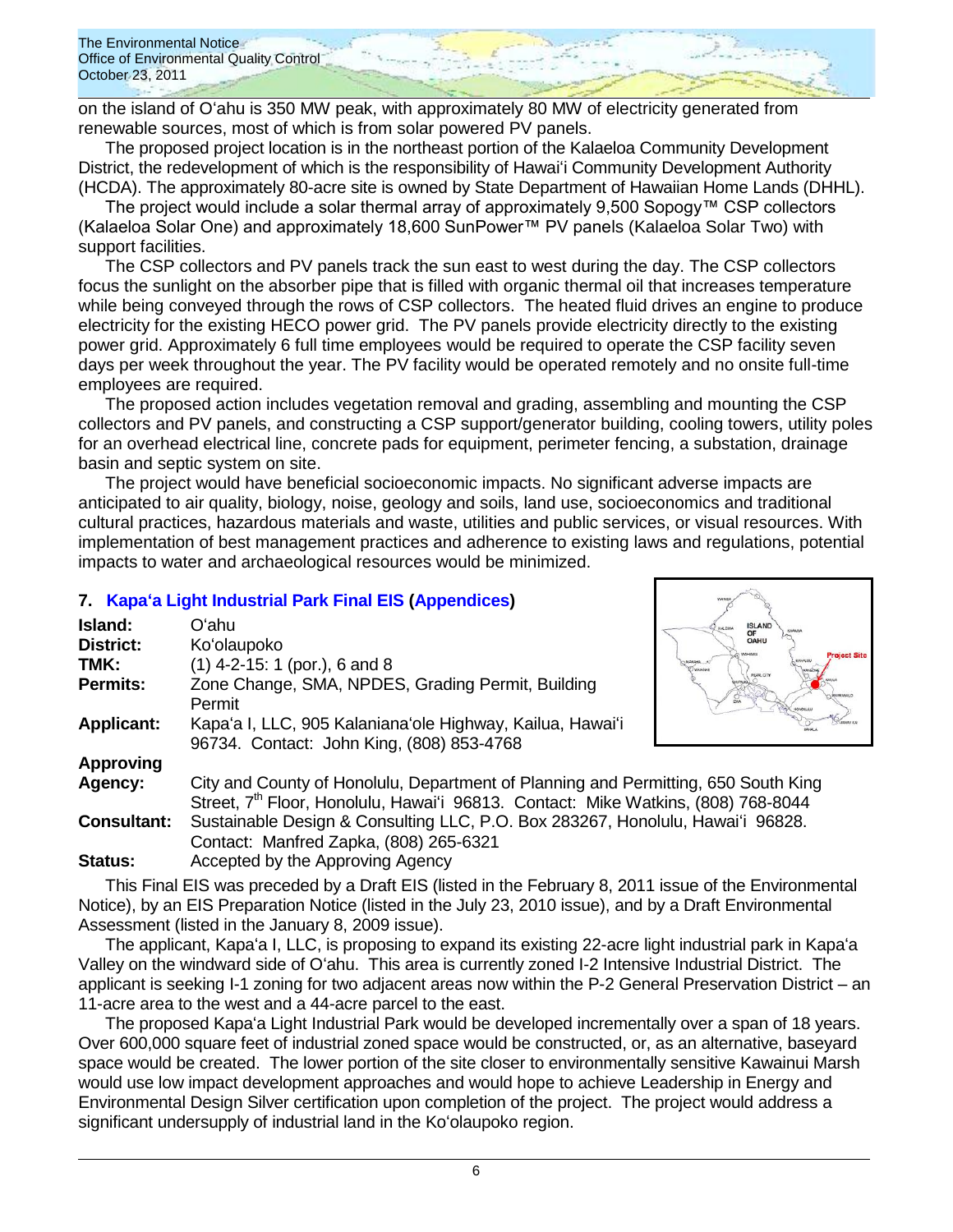## **KAUAʻI (HRS 343)**

## **8. [Hono O Nā Pali Natural Area Reserve Management Plan Draft EA](http://oeqc.doh.hawaii.gov/Shared%20Documents/EA_and_EIS_Online_Library/Kauai/2010s/2011-10-23-DEA-Hono-O-Na-Pali-Reserve.pdf)**

| Island:         | Kauaʻi                          |
|-----------------|---------------------------------|
| District:       | Hanalei and Waimea              |
| TMK:            | 4-5-9-001-001 and 4-1-4-001-003 |
| <b>Permits:</b> | N/A                             |

### **Proposing/Determination**

**Agency:** Department of Land and Natural Resources, Division of Forestry and Wildlife, 1151 Punchbowl Street, Room 325, Honolulu, Hawaiʻi 96813. Contact: Tanya Rubenstein, (808) 587-0027



## **Consultant:** N/A

**Status:** Anticipated Finding of No Significant Impact. 30-day comment period begins; comments are due on November 21, 2011. Send comments to the Proposing Agency and the Consultant.

The Division of Forestry and Wildlife has prepared a management plan for Hono O Nā Pali Natural Area Reserve with actions proposed to protect and manage one of the best remaining forest ecosystems in Hawaiʻi, as well as the rare and endangered plants and animals it supports. The intent of the proposed project is to benefit native ecosystems, watershed, and rare and endangered species.

The 3,579 acre Reserve, on Kauaʻi, was established to protect streams, forests, rare plants and animals and forest bird habitat. The primary threats to the Reserve are feral ungulates (especially feral pigs and feral goats), predatory mammals (feral cats, rats), and invasive weeds.

The overall management goal is to protect, maintain, and enhance the Reserve"s unique natural, cultural, and geological resources by managing threats. Proposed management programs support this goal and include improvements to infrastructure to support staff management activities, invasive species management (feral ungulates, invasive weeds and predator control), rare species restoration, monitoring, outreach and education and other management.

Proposed actions are expected to have primarily positive effects on the resources in the NAR. No significant adverse effects to the environment, archeological features, view planes, or public access or use of this area are anticipated.

## **POLLUTION CONTROL PERMITS**

Below are pollution control permits before the State Department of Health (HRS 342B and HAR 11-60.1). For more information, contact the number given.

| <b>Branch</b><br><b>Permit Type</b>                          | <b>Applicant and</b><br><b>Permit Number</b>                                                             | Project<br>Location                                                      | Date                           | <b>Proposed</b><br><b>Use</b>                                       |
|--------------------------------------------------------------|----------------------------------------------------------------------------------------------------------|--------------------------------------------------------------------------|--------------------------------|---------------------------------------------------------------------|
| Clean Air Branch.<br>586-4200, Non-Covered<br>Source Permit  | ShredCo, LLC<br>Application for Modification No.<br>0698-05<br>NSP No. 0698-01-NT                        | Located at:<br>Various Temporary Sites, State<br>of Hawaiʻi              | Issued:<br>9/30/2011           | Portable Grinding and<br><b>Screening Plants</b>                    |
| Clean Air Branch.<br>586-4200, -Non-Covered<br>Source Permit | Koga Engineering &<br>Construction, Inc.<br>Application for Renewal No.<br>0601-02<br>NSP No. 0601-01-NT | Located at:<br>Various Temporary Sites, State<br>of Hawai'i              | Issued:<br>9/30/2011           | 400 TPH Portable<br>Screening Plant                                 |
| Clean Air Branch.<br>586-4200, Non-Covered<br>Source Permit  | Hawaii Air National Guard<br>Initial Permit Application<br>No. 0748-01<br>NSP No. 0748-01-N              | Located at:<br>Joint Base Pearl Harbor-<br>Hickam<br>State of Hawai'i    | Issued:<br>10/7/2011           | <b>Aircraft Engine Test Stands</b><br>Inside Two (2) Hush<br>Houses |
| Clean Air Branch.<br>586-4200, Covered<br>Source Permit      | <b>Chevron Products Company</b><br>Application for Renewal<br>No. 0078-05<br>CSP No. 0078-01-C           | Located at:<br>777 North Nimitz Highway,<br>Honolulu<br>State of Hawai'i | Comments<br>Due:<br>11/14/2011 | Honolulu Marketing<br><b>Terminal - Marine</b>                      |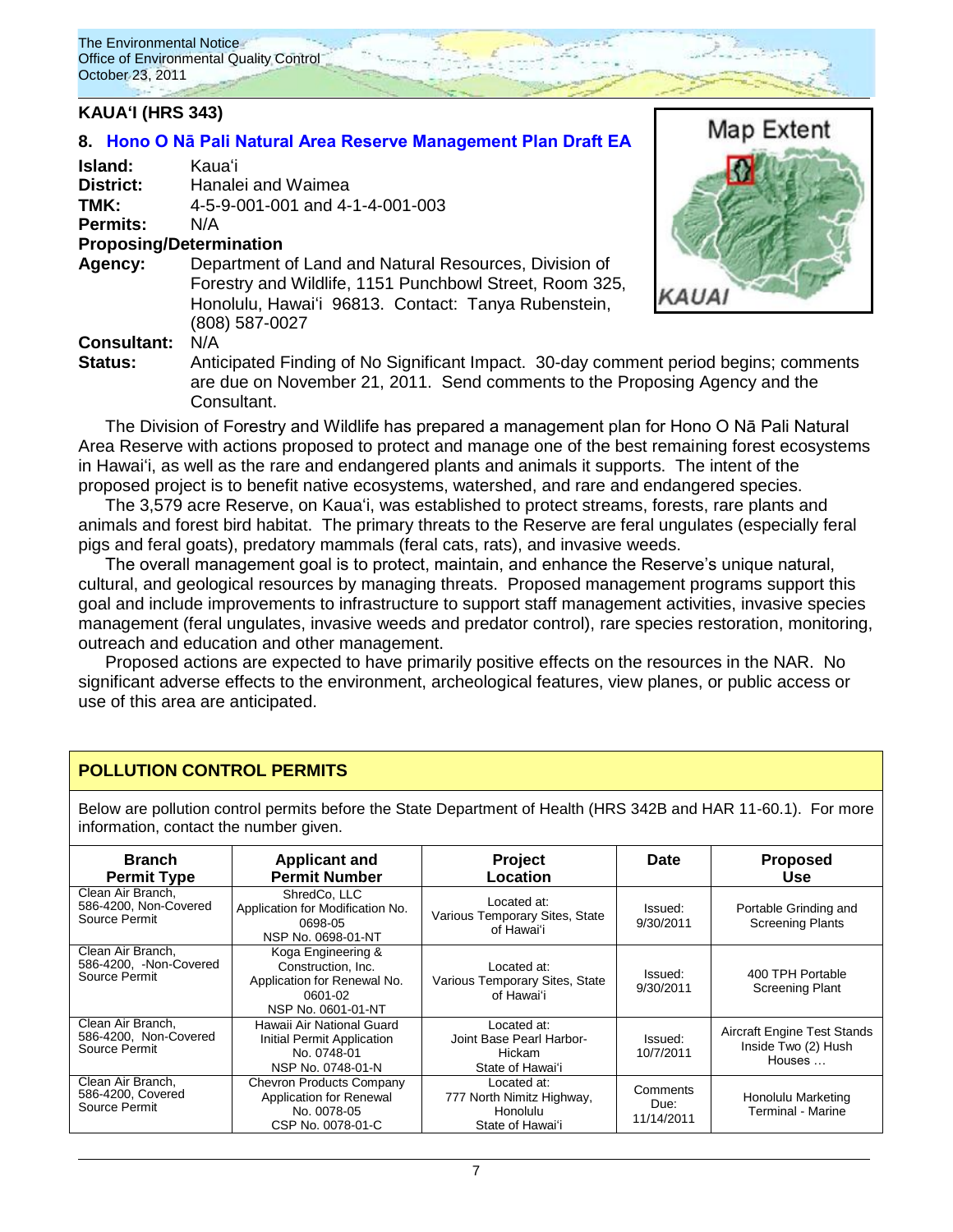

## **COASTAL ZONE MANAGEMENT NOTICES**

## **Federal Consistency Reviews**

The Hawaiʻi Coastal Zone Management (CZM) Program has received the following federal actions to review for consistency with the CZM objectives and policies in Chapter 205A, Hawaiʻi Revised Statutes. This public notice is being provided in accordance with section 306(d)(14) of the National Coastal Zone Management Act of 1972, as amended. For general information about CZM federal consistency please call John Nakagawa with the Hawaiʻi CZM Program at 587-2878. For neighboring islands use the following toll free numbers: Lanai & Molokaʻi: 468-4644 x72878, Kauaʻi: 274-3141 x72878, Maui: 984- 2400 x72878 or Hawaiʻi: 974-4000 x72878. For specific information or questions about an action listed below please contact the CZM staff person identified for each action. Federally mandated deadlines require that comments be received by the date specified for each CZM consistency review. Comments may be submitted by mail, electronic mail or fax, as indicated below.

*Mail*: Office of Planning Department of Business, Economic Development and Tourism P.O. Box 2359 Honolulu, Hawaiʻi 96804 *Email*: [jnakagaw@dbedt.hawaii.gov](mailto:jnakagaw@dbedt.hawaii.gov) *Fax*: (808) 587-2899

**Waiʻehu Beach Road, Rehabilitation of Iao Stream Bridge, Wailuku, Maui**

| <b>Applicant:</b>      | State Department of Transportation, Highways Division     |
|------------------------|-----------------------------------------------------------|
| <b>Contact:</b>        | Laura Mau, Wilson Okamoto Corporation, 946-2277           |
| <b>Federal Action:</b> | <b>Federal Funding</b>                                    |
| <b>Federal Agency:</b> | Federal Highway Administration (FHWA)                     |
| Location:              | Wai'ehu Beach Road, Iao Stream Bridge, Wailuku, Maui      |
| <b>CZM Contact:</b>    | John Nakagawa, 587-2878, <i>inakagaw@dbedt.hawaii.gov</i> |

**Proposed Action:** Use federal funds from the FHWA to widen the existing Iao Stream Bridge and a 0.25 mile section of Waiʻehu Beach Road to provide wider, multi-use road shoulders, and a sidewalk on the mauka side of the road. Iao Stream Bridge, which is presently 38.5 feet wide, will be widened on both sides; 3.75 feet on the makai side and 8.25 on the mauka side for a new width of 50.5 feet. Improvements will also include bringing the entire bridge into compliance with the current seismic standards. **Comments Due:** November 7, 2011

## **Special Management Area (SMA) Minor Permits**

The SMA Minor permits below have been approved or are pending approval (HRS 205A-30). For more information, contact the county/state Planning Department. Honolulu (523-4131); Hawai'i (961-8288); Kaua'i (241-6677); Maui (270-7735); Kakaʻako or Kalaeloa Community Development District (587-2840).

| <b>Location (TMK)</b>           | <b>Description (File No.)</b>                                                                                             | <b>Applicant/Agent</b>       |
|---------------------------------|---------------------------------------------------------------------------------------------------------------------------|------------------------------|
| Kaua'i: (4-9-014: 003)          | Construct 32-inch High Concrete<br>Masonry Unit (CMU) Wall along<br>Southern Boundary (after-the-fact)<br>(SMA(M)-2012-5) | Norman D. Thompson           |
| Kaua'i: (5-5-002: 017)          | Upgrade Chain-link Fence to Lava Rock<br>Wall, Landscaping (SMA(M)-2012-6)                                                | Hay, Bill & Denise           |
| Kaua'i: (2-8-027: 007)          | Deck Addition and Swimming Pool<br>(SMA(M)-2012-7)                                                                        | Gulari, Erdogan & Mayurachat |
| Maui: Ka'anapali (4-4-008: 001) | <b>Whalers Village Museum Alteration</b><br>(SM2 20110082)                                                                | Robert Hartman               |
| Maui: (3-9-020: 002)            | Repairs, Sprinklers, New Roof & Etc<br>(SM2 20110083)                                                                     | <b>CDF Engineering LLC</b>   |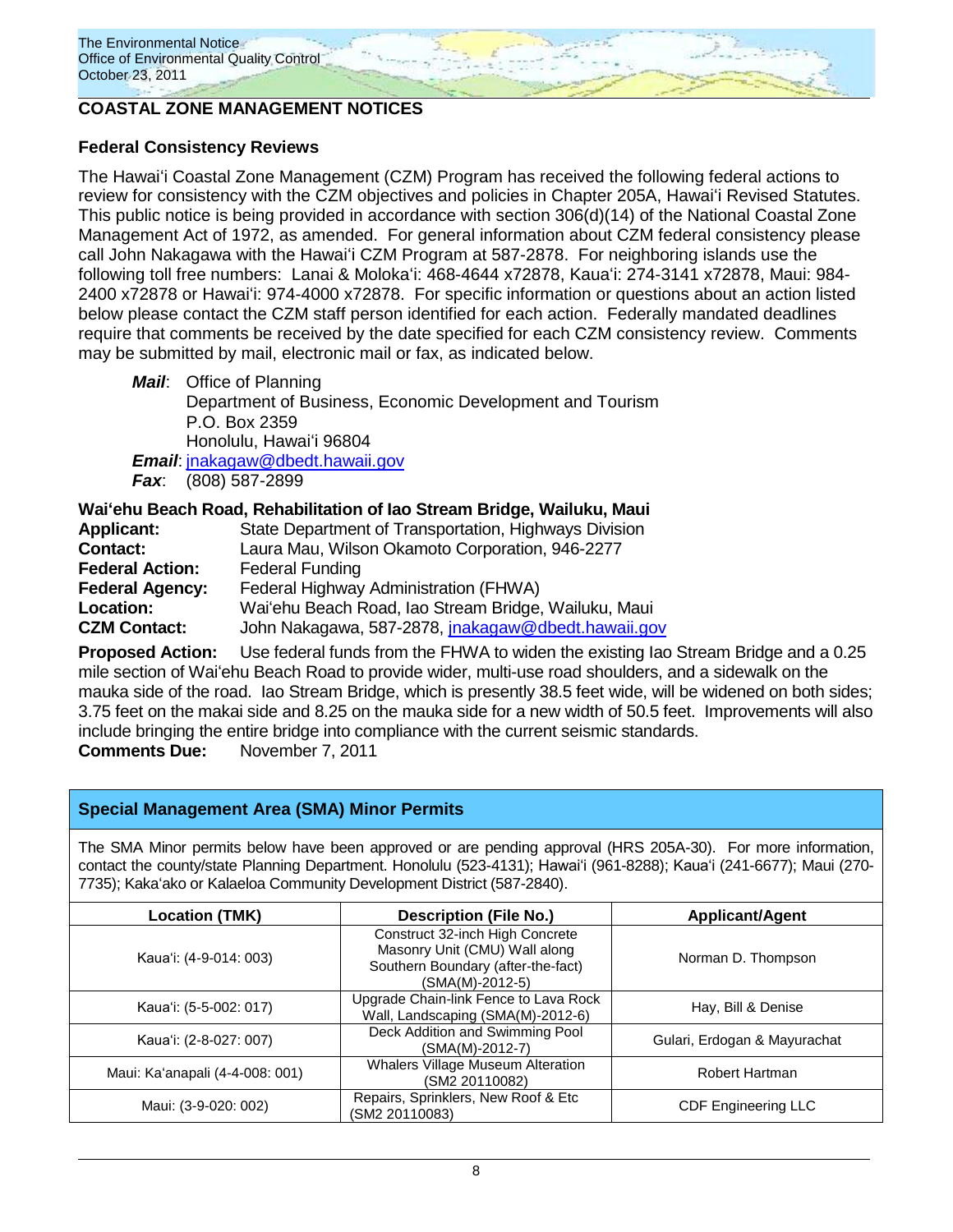# **SHORELINE NOTICES**

## **Certification Applications**

The shoreline certification applications above are available for review at the DLNR Offices on Kauaʻi, Hawaiʻi, Maui, and Honolulu, 1151 Punchbowl Street, Room 220 (HRS 205A-42 and HAR 13-222-12). All comments shall be submitted in writing to the State Land Surveyor, 1151 Punchbowl Street, Room 210, Honolulu, HI 96813 and postmarked no later than 15 calendar days from the date of the public notice of the application. For more information, call Ian Hirokawa at 587-0420.

| File No.      | Date    | Location                                                                                                                                                                                                                                                                                 | Applicant/Owner                                                                                                  | <b>TMK</b>                                                                               |
|---------------|---------|------------------------------------------------------------------------------------------------------------------------------------------------------------------------------------------------------------------------------------------------------------------------------------------|------------------------------------------------------------------------------------------------------------------|------------------------------------------------------------------------------------------|
| OA-1452       | 9/13/11 | Ma'ili Beach Park being Lot 66 of Land Court<br>Application 1827 as shown on Map 7 situate at<br>Lualualei, Wai'anae, O'ahu<br>Address: 87-021 Farrington Highway<br>Purpose: Shoreline setback                                                                                          | Jai Kaopuiki/ City and<br>County of Honolulu,<br>Department of Parks and<br>Recreation                           | 8-7-015:001, 003-012,<br>022,033 035, 037, 038,<br>039; 8-7-016:001; 8-7-<br>028:021-023 |
| OA-1453       | 9/14/11 | Lot 933 as shown on Map 214 of Land Court<br>Application 677 situate at Kailua, Ko'olaupoko, O'ahu<br>Address: 10 Namala Place<br>Purpose: Building setback requirement                                                                                                                  | Jaime F. Alimboyoguen/<br>Peter Huang                                                                            | 4-3-020:062                                                                              |
| OA-1454       | 9/16/11 | Lot 34 Land Court Application 1596 (Map 1) situate<br>at Wailupe, Waikiki, Honolulu, O'ahu<br>Address: 176 Wailupe Circle<br>Purpose: Building permit                                                                                                                                    | Park Engineering/ Edward<br>and Katherine Weldon                                                                 | 3-6-001:034                                                                              |
| OA-1455       | 9/26/11 | Portion Ahupua'a of Kualoa Portion Deed:<br>Kamehameha III to G.P. Judd dated November 20,<br>1850 recorded in Liber 4 at Page 304 situate at<br>Kualoa, Ko'olaupoko, Oahu<br>Address: 49-555 Kamehameha Highway<br>Purpose: Building permit                                             | Walter P. Thompson, Inc./<br>Harvey Minatoya                                                                     | 4-9-009:005                                                                              |
| OA-1456       | 9/27/11 | Portion of R.P. Grant 333 to Manana and Hulu<br>situate at Kawaihapai, Waialua, O'ahu<br>Address: 68-999 Farrington Highway<br>Purpose: Boundary adjustment for required<br>consolidation and re-subdivision                                                                             | ControlPoint Surveying,<br>Inc./ Franklin T.<br>Opperman Trust and<br>Allen Richardson<br><b>Residuary Trust</b> | 6-8-008:022 & 038                                                                        |
| MA-491        | 9/28/11 | The Kahana Sunset being all of R.P. 4697, L.C. Aw.<br>4807:03 to Nika 2, all of R.P. 4697, L.C. Aw.<br>4807:04 to Nika 2 and a portion of R.P. 1663, L.C.<br>Aw. 5524 to L. Konia situate at Alaeloa, Lahaina,<br>Maui<br>Address: 4909 Lower Honoapi'ilani Road<br>Purpose: Wall repair | Arthur Valencia/ Kahana<br>Sunset AOAO                                                                           | 4-3-003:015                                                                              |
| MA-492        | 10/5/11 | Lot 55 Land Court Application 1744 (Map 19) situate<br>at Ka'anapali, Lahaina, Maui<br>Address: 2365 Ka'anapali Parkway<br>Purpose: Determine shoreline setback                                                                                                                          | R.T. Tanaka Engineers,<br>Inc./ Westin Maui Corp.                                                                | 4-4-008:019                                                                              |
| <b>HA-440</b> | 9/13/11 | Kapa'a Park (Executive Order 1542) being a portion<br>of government land of Kapa'a situate at Kapa'a,<br>North Kohala, Island of Hawai'i<br>Address: 56-106 Kapa'a Park Road<br>Purpose: Determine shoreline setback for park<br>improvements and renovations                            | Hilo Engineering, Inc./<br>County of Hawaii<br>Department of Parks and<br>Recreation                             | 5-6-001:060                                                                              |
| <b>HA-441</b> | 9/13/11 | Mahukona Beach Park (Executive Order 4344)<br>being a portion of Grant 1992 to Henry Christiansen<br>situate at Kaoma, North Kohala, Island of Hawai'i<br>Address: 57-2000 Mahukona Park Road<br>Purpose: Determine shoreline setback for park<br>improvements and renovations           | Hilo Engineering, Inc./<br>County of Hawaii<br>Department of Parks and<br>Recreation                             | 5-7-003:013                                                                              |
| <b>KA-357</b> | 9/28/11 | Lot 2 Spouting Horn Tract portion of Royal Patent<br>6714, Land Commission Award 7714-B Apana 2 to<br>Moses Kekuaiwa no M. Kekuanaoa situate at Koloa,<br>Kauaʻi<br>Address: 4540 Lawa'i Road<br>Purpose: Determine building setback line                                                | Anthony Crook/ Barry<br>Semler                                                                                   | 2-6-003:050                                                                              |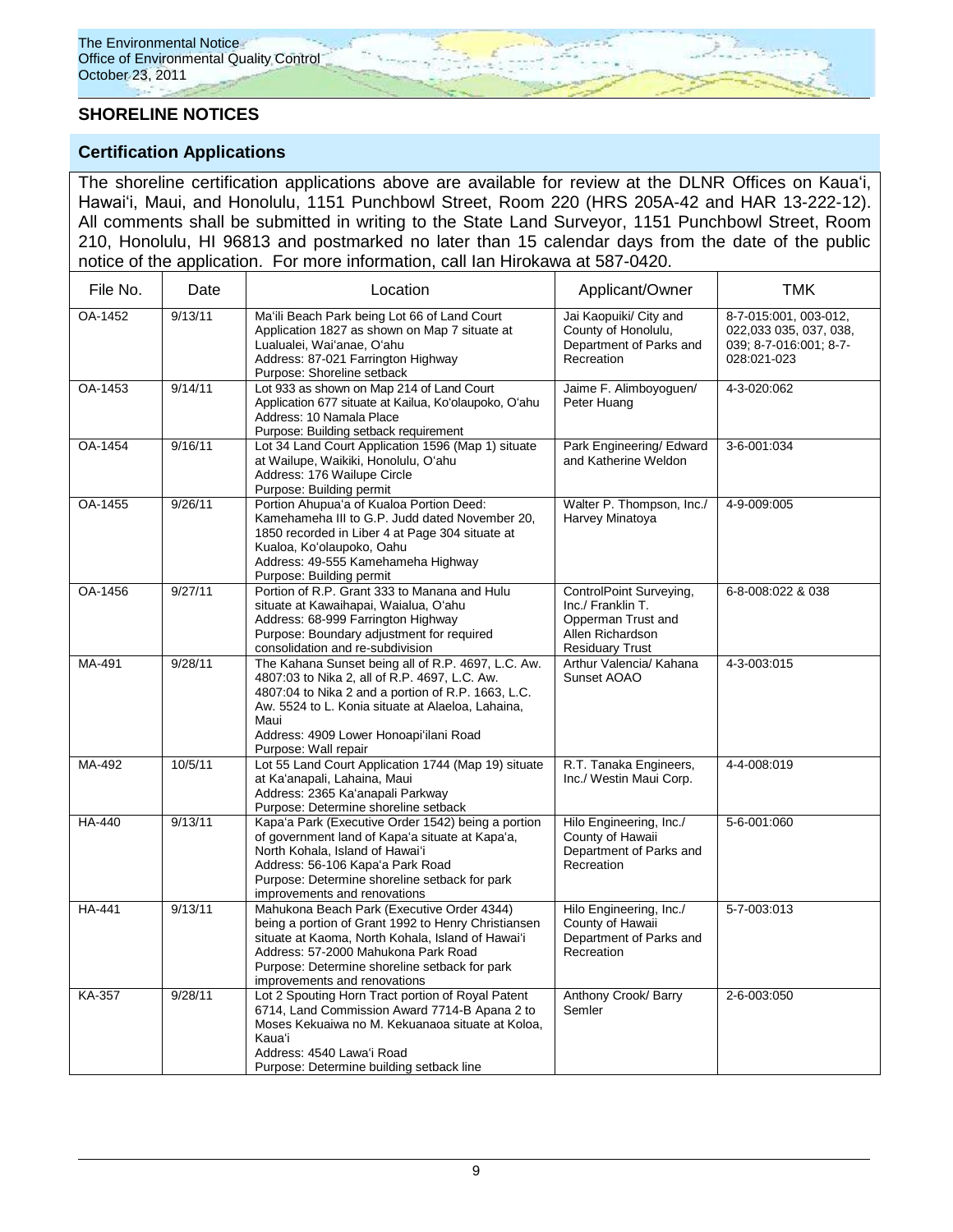

## **Certifications and Rejections**

The shoreline notices below have been proposed for certification or rejection by DLNR (HRS 205A-42 and HAR 13-222-26). Any person or agency who wants to appeal shall file a notice of appeal in writing with DLNR no later than 20 calendar days from the date of this public notice. Send the appeal to the Board of Land and Natural Resource, 1151 Punchbowl Street, Room 220, Honolulu, HI 96813.

| File No.      | Date                                   | Location                                                                                                                                                                                               | Applicant/Owner                                                                     | <b>TMK</b>         |
|---------------|----------------------------------------|--------------------------------------------------------------------------------------------------------------------------------------------------------------------------------------------------------|-------------------------------------------------------------------------------------|--------------------|
| OA-1434       | Proposed<br>Shoreline<br>Certification | Lot A situate at Kane'ohe, Ko'olaupoko, O'ahu<br>Address: 45-101 Kane'ohe Bay Drive<br>Purpose: Setback purposes                                                                                       | Austin, Tsutsumi &<br>Associates, Inc./ Central<br>Pacific Bank                     | 4-5-030:001        |
| OA-1439       | Proposed<br>Shoreline<br>Certification | Lot 3 being a portion of Royal Patent 4498, Land<br>Commission Award 6175, Apana 1 to Kamana no<br>Malaoa situate at Wailupe, O'ahu<br>Address: 919 Punahele Place<br>Purpose: Development of property | Dennis K. Hashimoto/<br>Garnet A. Giles                                             | 3-6-002:007        |
| OA-1440       | Proposed<br>Shoreline<br>Certification | Lot 1834 of Land Court Application 1100 Map 122<br>situate at He'eia, Ko'olaupoko, O'ahu<br>Address: 46-194 Na Koa Place<br>Purpose: Development of property, amend pier<br>easement                   | Dennis K. Hashimoto/<br><b>HRK Waipahu LLC</b>                                      | 4-6-003:077        |
| OA-1444       | Proposed<br>Shoreline<br>Certification | Lot A situate at Kane'ohe, Ko'olaupoko, O'ahu<br>Address: 45-101 Kaneohe Bay Drive<br>Purpose: Lot subdivision                                                                                         | Park Engineering/ Central<br>Pacific Bank                                           | 4-5-030:001 (por.) |
| MA-487        | Proposed<br>Shoreline<br>Certification | Lot B, R.P. 7390, L.C. Aw. 199:1 & 2 to John<br>Dawson, R.P. 7860, L.C. Aw. 7715:2 to Lota<br>Kamehameha situate at Waiokama, Lahaina, Maui<br>Address: 465 Front Street<br>Purpose: Shoreline setback | Lokelani Construction/<br>Edward R. & Susan L.<br>Marszal                           | 4-6-002:016        |
| MA-490        | Proposed<br>Shoreline<br>Certification | Lot 3 of One Loa Subdivision, being a portion of<br>Grant 1498, Apana 2 to Manu situate at Mo'oloa,<br>Honua'ula, Maui<br>Address: 6850 Makena Road<br>Purpose: Planning for future use of parcel      | Warren S. Unemori<br>Engineering, Inc./<br>Alexander Court. LLC                     | 2-1-006:103        |
| <b>HA-438</b> | Proposed<br>Shoreline<br>Certification | Lot C-1 being a portion of R.P. 4513, Mahele Award<br>32 to Kanele situate at Kahauloa 2nd, South Kona,<br>Island of Hawai'i<br>Address: N/A<br>Purpose: Obtain building permits                       | Wes Thomas Associates/<br>Allen C. Wilcox, Jr. GST<br>Nonexempt Marital Trust       | 8-3-005:012        |
| OA-1410       | Rejection                              | Lot 49-C Land Court Consolidation 23 situate at<br>Kaipapau, Ko'olauloa, O'ahu<br>Address: 54-010 Pipilani Place<br>Purpose: Building permit                                                           | <b>Technical Field Data</b><br>Service, Inc./ Michael A.<br>& Miranda S. Dageenakis | 5-4-011:028        |

### **2012 SUBMITTAL CALENDER**

[The 2012 Calendar of Submittal Deadlines](http://oeqc.doh.hawaii.gov/Shared%20Documents/Environmental_Assessment_PrepKit/2012%20CALENDAR%20OF%20SUBMITTAL%20DEADLINES.pdf) is now available at the [Environmental Assessment](http://oeqc.doh.hawaii.gov/Shared%20Documents/Forms/AllItems.aspx?RootFolder=%2fShared%20Documents%2fEnvironmental%5fAssessment%5fPrepKit&View=%7bC0C5C897%2d3066%2d4821%2d864E%2d36FB3D77F5D5%7d)  [Preparation Toolkit.](http://oeqc.doh.hawaii.gov/Shared%20Documents/Forms/AllItems.aspx?RootFolder=%2fShared%20Documents%2fEnvironmental%5fAssessment%5fPrepKit&View=%7bC0C5C897%2d3066%2d4821%2d864E%2d36FB3D77F5D5%7d)

### **FEDERAL NOTICES**

### **Endangered and Threatened Wildlife and Plants; Recovery Permit Application**

The U.S. Fish and Wildlife Service (Service), invites the public to comment on the following application for a recovery permit to conduct enhancement of survival activities with endangered species.

To ensure consideration, please send your written comments by November 17, 2011. Send comments to: Endangered Species Program Manager, Ecological Services, U.S. Fish and Wildlife Service, Pacific Regional Office, 911 NE 11th Avenue, Portland, OR 97232-4181. Please refer to the permit number for the application when submitting comments.

For further information contact: Grant Canterbury, Fish and Wildlife Biologist, at the above address or by telephone (503-231-2071) or fax (503-231-6243).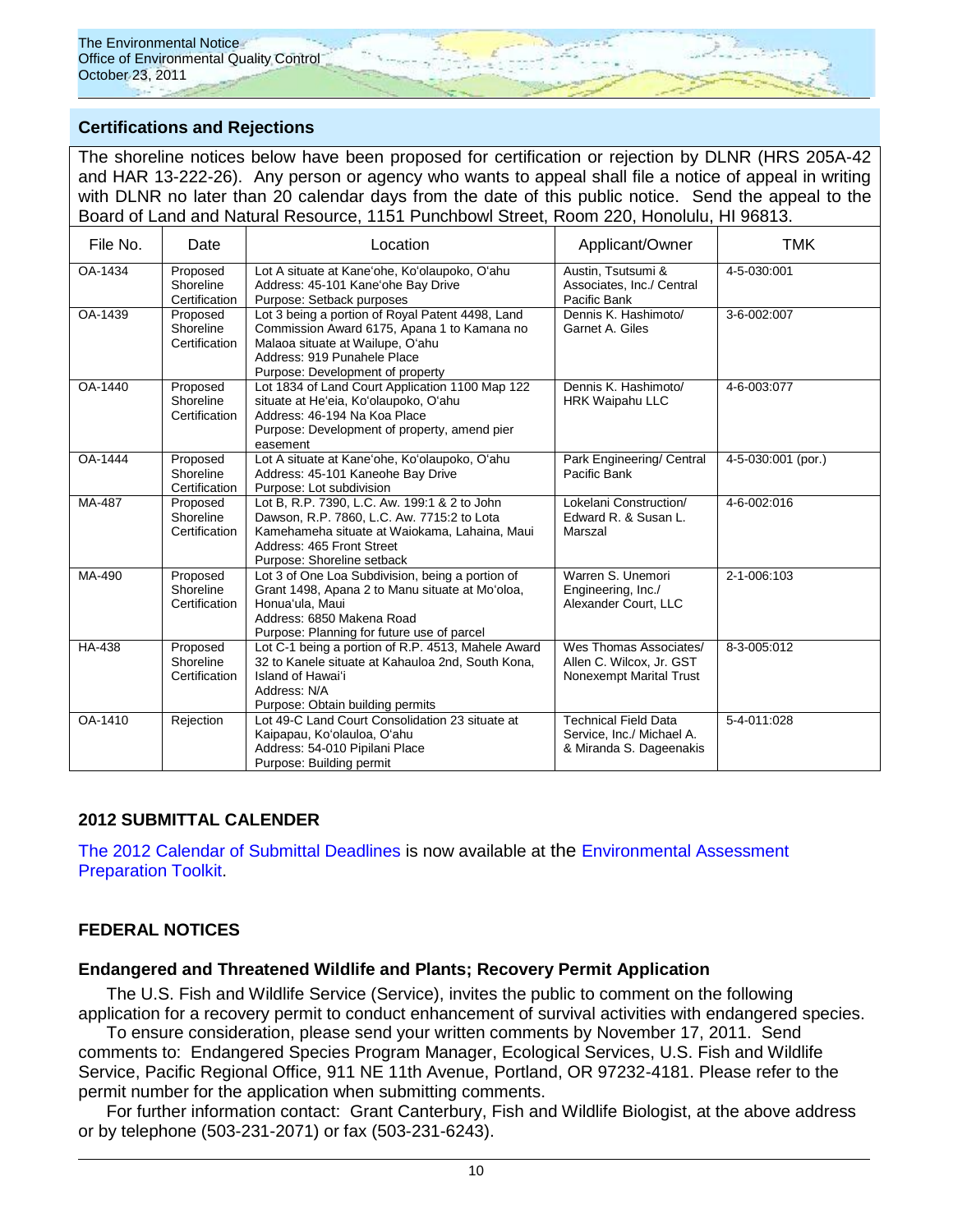

### **Permit Number: TE-003483 Applicant: U.S. Geological Survey, Pacific Island Ecosystem Research Center, Honolulu, Hawaiʻi.**

The permittee requests an amendment to an existing permit to take (capture; band; collect blood, ectoparasites, fecal samples, feather samples, and tissue scrapings of lesions; measure, and release) the Maui akepa (*Loxops coccineus ochraceus*), small Kauaʻi thrush (*Myadestes palmeri*), and Kauaʻi creeper (*Oreomystis bairdi*); and take (capture; band; collect blood, ectoparasites, fecal samples, feather samples, and tissue scrapings of lesions; measure, attach radio transmitters, release, and search for and monitor nests) the ʻakiapolaʻau (*Hemignathus munroi*), Hawaiʻi ʻakepa (*Loxops coccineus coccineus*), and Hawaiʻi creeper (*Oreomystis mana*) in conjunction with monitoring and population studies on the islands of Hawaiʻi and Kauaʻi in the State of Hawaiʻi, for the purpose of enhancing the species' survival.

The existing permit currently covers limited take of the following species: Palila (*Loxioides bailleui*), Laysan duck (*Anas laysanensis*), Hawaiian hoary bat (*Lasiurus cinereus semotus*), Nene (*Branta sandvicensis*).

The existing permit also currently covers removal and reduction to possession of the following species: *Cyrtandra giffardii* (haiwale), *Melicope zahlbruckneri* (ʻalani), *Nothocestrum breviflorum* (aiea), *Phyllostegia parviflora* var. *glabriuscula* (no common name), *Pleomele hawaiiensis* (hala pepe), *Portulaca sclerocarpa* (poe), *Sesbania tomentosa* (ohai).

In compliance with NEPA (42 U.S.C. 4321 et seq.), we have made an initial determination that the proposed activities in this permit are categorically excluded from the requirement to prepare an environmental assessment or environmental impact statement.

## **Notice of Request for Extension of Approval of an Information Collection; Hawaiian and Territorial Quarantine Notices**

In accordance with the Paperwork Reduction Act of 1995, this notice announces the Animal and Plant Health Inspection Service's intention to request an extension of approval of an information collection associated with regulations to prevent the interstate spread of plant pests from the State of Hawaiʻi and U.S. territories.

As authorized by the Plant Protection Act (7 U.S.C. 7701 et seq.) (PPA), the Secretary of Agriculture may prohibit or restrict the importation, entry, exportation, or movement in interstate commerce of any plant, plant product, biological control organism, noxious weed, means of conveyance, or other article if the Secretary determines that the prohibition or restriction is necessary to prevent a plant pest or noxious weed from being introduced into or disseminated within the United States. This authority has been delegated to the Animal and Plant Health Inspection Service (APHIS), which administers regulations to implement the PPA.

Administering these regulations requires APHIS to collect information from a variety of individuals who are involved in growing, packing, handling, and transporting plants and plant products. This information serves as supporting documentation required for the issuance of forms and documents, including limited permits, Federal certificates, compliance agreements, and applications for transit permits, that authorize the movement of regulated articles and is vital to help ensure that injurious plant pests are not spread interstate from the State of Hawaii and U.S. territories to non-infested areas of the United States.

We are asking the Office of Management and Budget (OMB) to approve our use of these information collection activities for an additional 3 years.

We will consider all comments that we receive on or before December 19, 2011. You may submit comments by either of the following methods: Federal eRulemaking Portal: Go to [http://www.regulations.gov/#!documentDetail;](http://www.regulations.gov/#!documentDetail) or Postal Mail/Commercial Delivery: Send your comment to Docket No. APHIS-2011-0096, Regulatory Analysis and Development, PPD, APHIS, Station 3A-03.8, 4700 River Road Unit 118, Riverdale, MD 20737-1238.

For information on regulations for the interstate movement of fruits and vegetables from Hawaiʻi and U.S. territories, contact Mr. David Lamb, Import Specialist, Regulations, Permits, and Manuals, PPQ, APHIS, 4700 River Road, Unit 156, Riverdale, MD 20737; (301) 734-0627. For copies of more detailed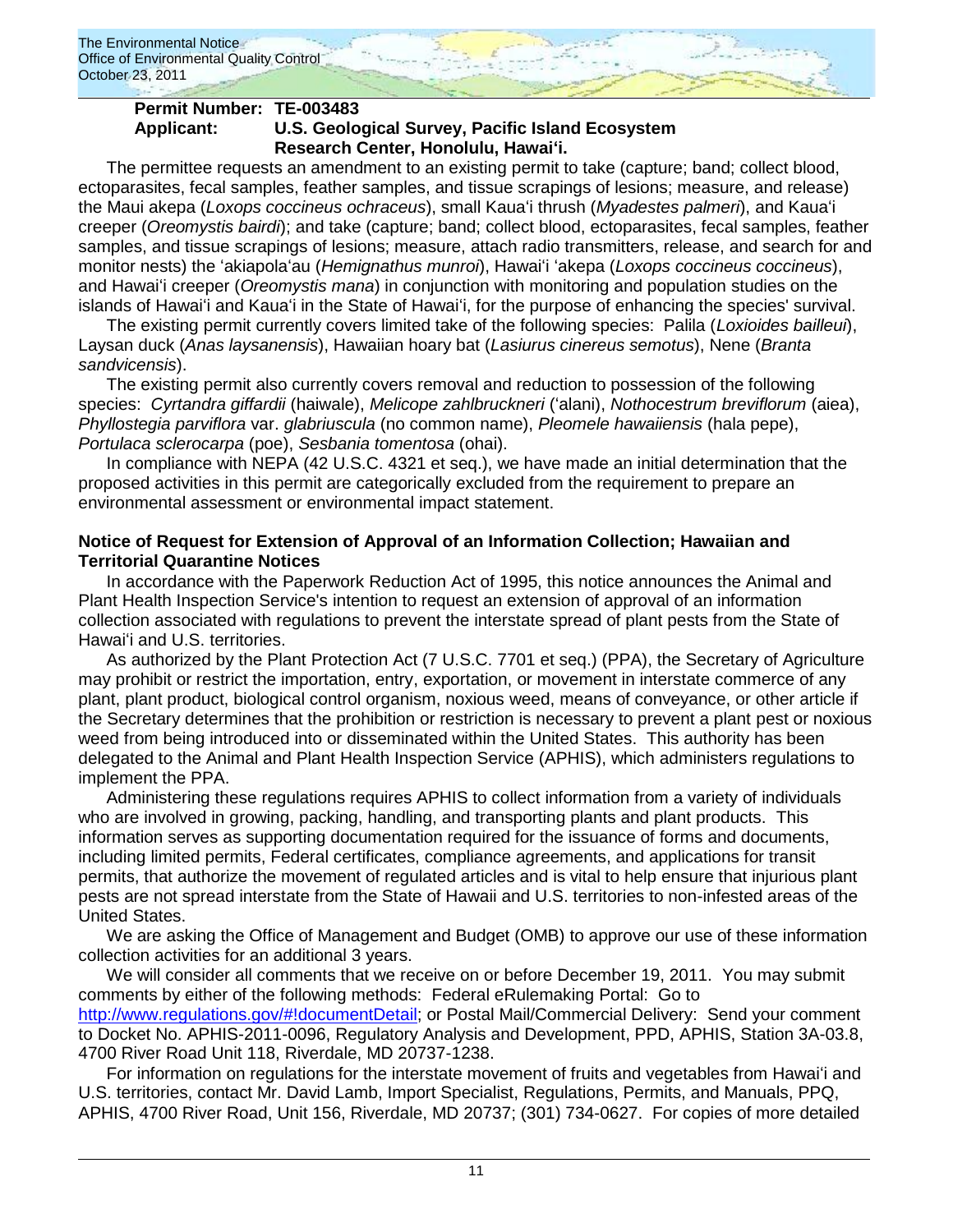

information on the information collection, contact Mrs. Celeste Sickles, APHIS" Information Collection Coordinator, at (301) 851-2908.

## **Request for Nominations for the Na Hoa Pili O Kaloko-Honokohau Advisory Commission, National Park Service**

The National Park Service, U.S. Department of the Interior, proposes to appoint new members to the Na Hoa Pili O Kaloko-Honokohau (The Friends of Kaloko-Honokohau), an Advisory Commission for the park. The Superintendent, Kaloko-Honokohau National Historical Park, acting as administrative lead, is requesting nominations for qualified persons to serve as members of the Commission.

Nominations must be postmarked no later than December 16, 2011. Nominations or requests for further information should be sent to Kathy Billings, Superintendent, Kaloko-Honokohau National Historical Park, 73-4786 Kanalani Street, Suite 14, Kailua-Kona, Hawaiʻi 96740.

The purpose of the Commission is to advise the Superintendent and the Director, National Park Service, with respect to the historical, archeological, cultural, and interpretive programs of the park. The Commission is to afford particular emphasis to the quality of traditional Native Hawaiian cultural practices demonstrated in the park.

The Commission shall consist of nine members, each appointed by the Secretary of the Interior, and four ex officio non-voting members, as follows: (a) All nine Secretarial appointees will be residents of the State of Hawaiʻi, and at least six of those appointees will be native Hawaiians; (b) Native Hawaiian organizations will be invited to nominate members, and at least five members will be appointed from those nominations to represent the interests of those organizations. The other four members will represent Native Hawaiian interests; (c) The nine voting members will be appointed for 5-year terms except that initial appointment(s) shall consist of two members appointed for a term of five years, two for a term of four years, two for a term of three years, two for a term of two years, and one for a term of one year. No member may serve more than one term consecutively. Any vacancy in the Commission shall be filled by appointment for the remainder of the term; (d) The four ex officio members include the Park Superintendent, the NPS Pacific West Region Pacific Islands Director, one person appointed by the Governor of Hawaiʻi, and one person appointed by the Mayor of the County of Hawaiʻi.

The Secretary of the Interior shall designate one member of the Commission to be Chairperson. Members of the Commission will receive no pay, allowances, or benefits by reason of their service on the Commission. However, while away from their homes or regular places of business in the performance of services for the Commission as approved by the DFO, members will be allowed travel expenses, including per diem in lieu of subsistence, in the same manner as persons employed intermittently in Government service are allowed such expenses under Sec. 5703 of Title 5 of the United States Code.

The Obama Administration prohibits individuals who are currently federally registered lobbyists to serve on all Federal Advisory Committee Act (FACA) and non-FACA boards, committees or councils.

Nominations should be typed and must include each of the following:

- A. Brief summary of no more than two (2) pages explaining the nominee's suitability to serve on the Commission.
- B. B. Resume or curriculum vitae.
- C. At least one (1) letter of reference.

All required documents must be compiled and submitted in one complete nomination package. Incomplete submissions (missing one or more of the items described above) will not be considered.

## **Draft Programmatic Environmental Impact Statement (EIS) for Modernization of Training Infrastructure at Pōhakuloa Training Area (PTA), Hawaiʻi**

The United States Army Pacific and United States Army Garrison, Hawaiʻi propose to modernize training ranges, training support infrastructure (e.g., roads and utilities), and training support facilities in the cantonment area at PTA to meet the training requirements of military units in Hawaiʻi. This modernization would improve the quality of training, make more efficient use of facilities at PTA and reduce a current shortfall in collective (group) live-fire training capabilities for units stationed in Hawaiʻi.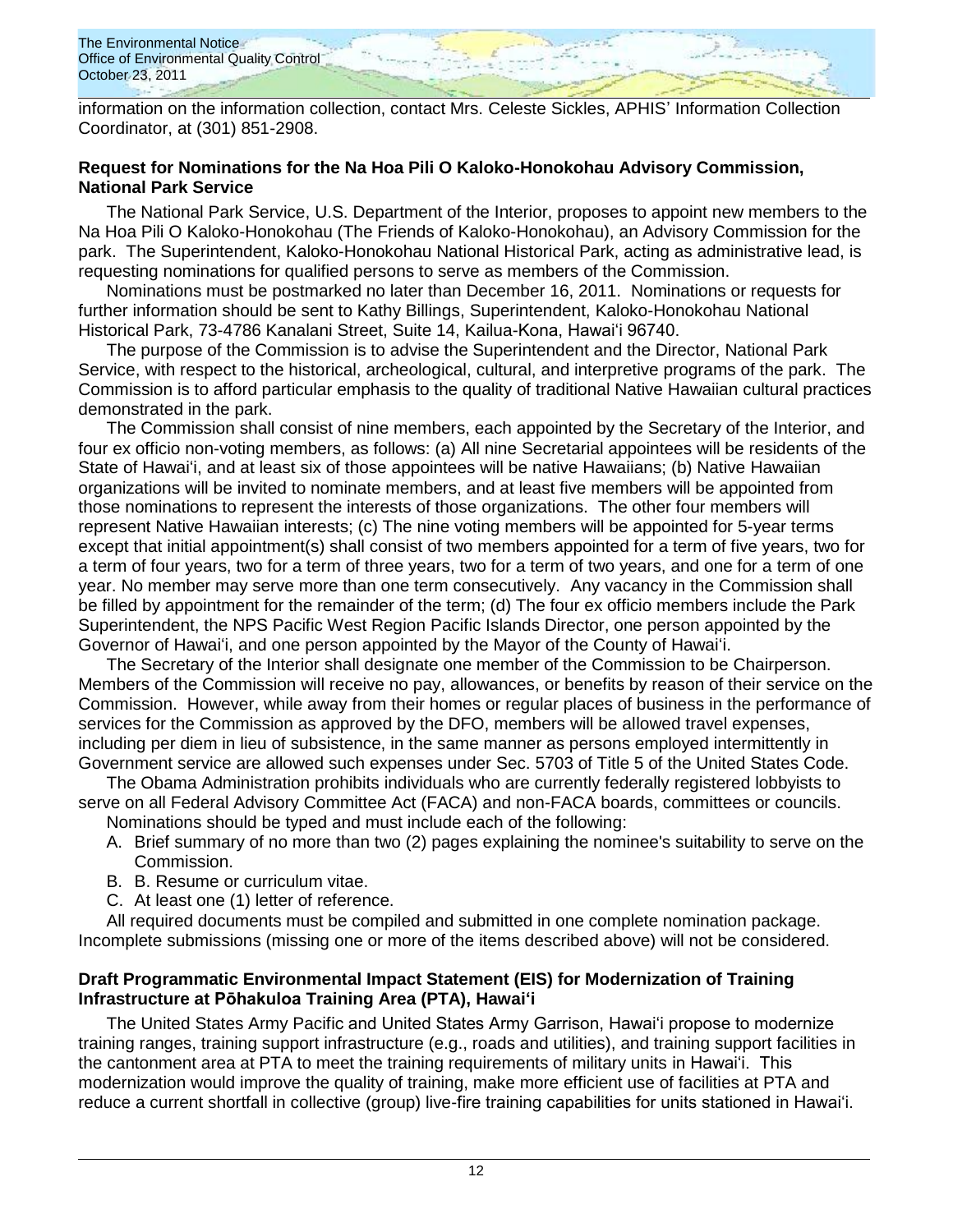The shortfall has been created by ranges that do not meet current Army design standards or are otherwise not resourced to train platoon and company-sized units when they deploy with their battalions and brigades to PTA to conduct semiannual training. In addition, much of the training support facilities and training support infrastructure at PTA are old, are operating beyond their useful life and do not meet current DoD design standards as defined in the Military Standard 3007 Unified Facilities Criteria and Unified Facilities Guide Specifications.

The Army provides a list of modernization projects that could be built in the reasonably foreseeable future within the Draft Programmatic EIS. The modernization list also includes requirements from the U.S. Marine Corps (another major user of PTA), with these projects being evaluated in the cumulative impacts section of the Draft Programmatic EIS. These projects are essential to support modernization of PTA, and to ensure that the Army and other users of PTA continue to have ready access to sustainable training ranges, training support infrastructure (e.g., roads and utilities), and training support facilities in the cantonment area.

The Draft Programmatic EIS specifically addresses the requirement for an Infantry Platoon Battle Area (IPBA) at PTA that would include an Infantry Platoon Battle Course (IPBC), Live-fire Shoothouse, and Military Operations on Urban Terrain (MOUT) facility. Other projects on the modernization list are not fully mature because they are still in the planning process and are not yet ready for decision. The Army plans to tier from this Draft Programmatic EIS to address those projects at a time when design alternatives are ready for decision. The IPBA is the only modernization project ready for decision presently.

The public comment period will end 45 days after publication of the notice of availability in the Federal Register by the U.S. Environmental Protection Agency. Written comments may be addressed to PTA PEIS, P.O. Box 514, Honolulu, HI 96809; facsimiles may be sent to (808) 545-6808; and emails may be addressed to [PTAPEIS@bah.com.](mailto:PTAPEIS@bah.com)

For further information contact: USAG-HI Public Affairs Office by phone at (808) 656-3152 Monday through Friday 9 a.m. to 5 p.m. HST.

Copies of the Draft Programmatic EIS are available at the following libraries: Hilo Public Library, 300 Waianuenue Avenue, Hilo; Kailua-Kona Public Library, 75-138 Hualalai Road, Kailua-Kona; Thelma Parker Memorial Public and School Library, 67-1209 Mamalahoa Highway, Kamuela; and Hawaiʻi State Library, 478 South King Street, Honolulu. The Draft Programmatic EIS may also be accessed online at [http://www.garrison.hawaii.army.mil/PTAPEIS/.](http://www.garrison.hawaii.army.mil/PTAPEIS/)

Public hearings on the Draft Programmatic EIS will be held on the Hawaiʻi Island. Notification of the times and locations for the public hearings will be published in local newspapers.